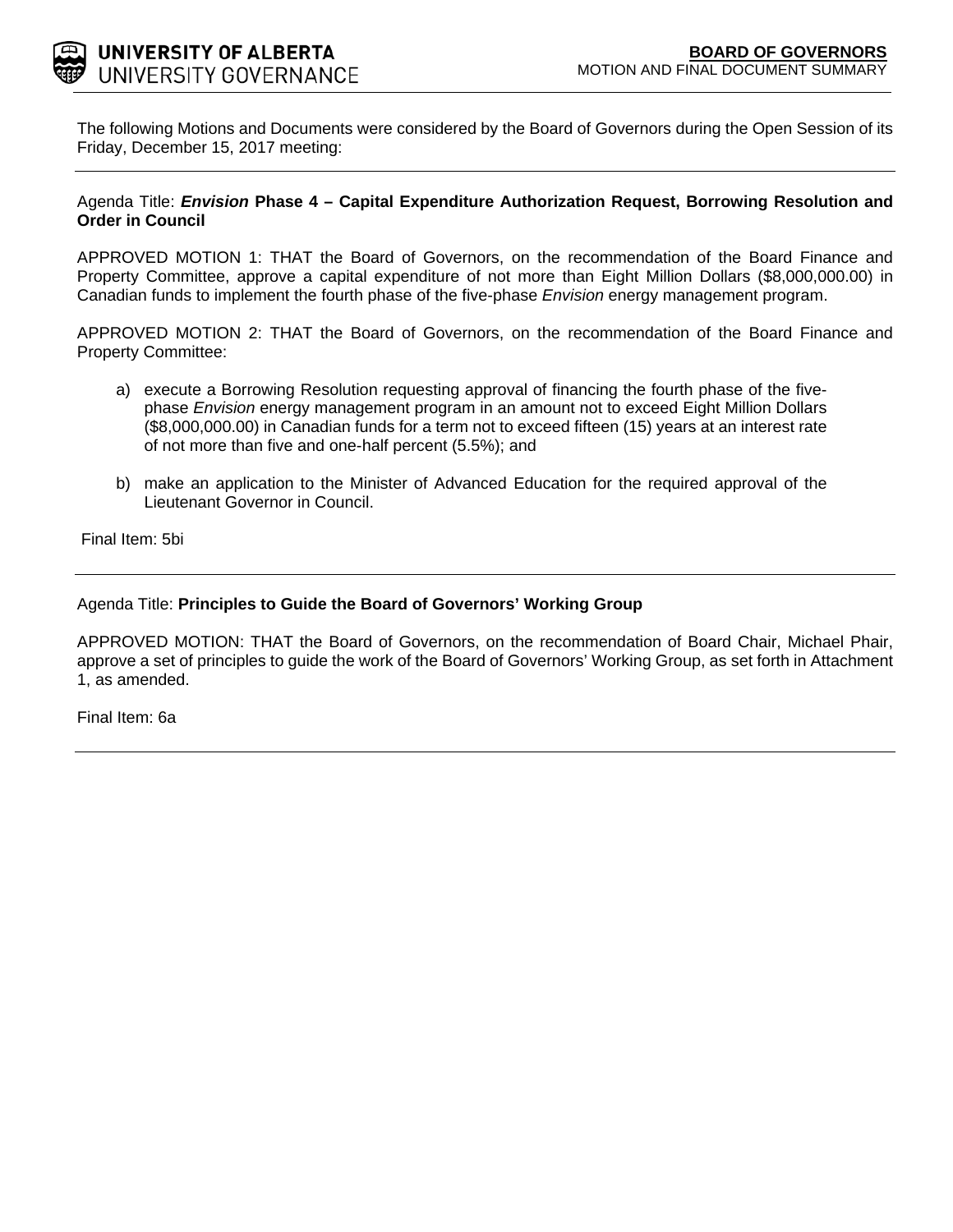Item No. 5bi

# **OUTLINE OF ISSUE**

### <span id="page-1-0"></span>Agenda Title: *Envision* **Phase 4 – Capital Expenditure Authorization Request, Borrowing Resolution and Order in Council**

**Motion 1**: THAT the Board of Governors, on the recommendation of the Board Finance and Property Committee, approve a capital expenditure of not more than Eight Million Dollars (\$8,000,000.00) in Canadian funds to implement the fourth phase of the five-phase *Envision* energy management program.

**Motion 2**: THAT the Board of Governors, on the recommendation of the Board Finance and Property Committee:

- a) execute a Borrowing Resolution requesting approval of financing the fourth phase of the five-phase *Envision* energy management program in an amount not to exceed Eight Million Dollars (\$8,000,000.00) in Canadian funds for a term not to exceed fifteen (15) years at an interest rate of not more than five and one-half percent (5.5%); and
- b) make an application to the Minister of Advanced Education for the required approval of the Lieutenant Governor in Council.

| -------                 |                                                            |
|-------------------------|------------------------------------------------------------|
| <b>Action Requested</b> | $\boxtimes$ Approval Recommendation                        |
| Proposed by             | Andrew Sharman, Vice-President (Facilities and Operations) |
| Presenter               | Andrew Sharman, Vice-President (Facilities and Operations) |

### **Details**

| Responsibility                      |                                                                                 | Vice-President (Facilities and Operations)                                |             |
|-------------------------------------|---------------------------------------------------------------------------------|---------------------------------------------------------------------------|-------------|
| The Purpose of the Proposal is      | To obtain approval to proceed with the fourth of the five-phase <i>Envision</i> |                                                                           |             |
| (please be specific)                |                                                                                 | energy management program with the approval of a capital expenditure      |             |
|                                     |                                                                                 | of not more than \$8,000,000.                                             |             |
|                                     |                                                                                 |                                                                           |             |
|                                     |                                                                                 | To secure financing to fund the implementation of the fourth phase of the |             |
|                                     |                                                                                 | five-phase Envision energy management program.                            |             |
| The Impact of the Proposal is       |                                                                                 | Allows implementation of the fourth phase of the <i>Envision</i> energy   |             |
|                                     |                                                                                 | management program to achieve energy savings. Other benefits              |             |
|                                     |                                                                                 | achieved are reduced operating and maintenance costs, improved space      |             |
|                                     |                                                                                 | conditions, infrastructure renewal to address deferred maintenance,       |             |
|                                     |                                                                                 | reduction of greenhouse gas emissions, and support of and commitment      |             |
|                                     |                                                                                 | to sustainable development.                                               |             |
| Replaces/Revises (eg, policies,     | N/A                                                                             |                                                                           |             |
| resolutions)                        |                                                                                 |                                                                           |             |
| <b>Timeline/Implementation Date</b> | April 2018 - March 2019                                                         |                                                                           |             |
| <b>Estimated Cost and funding</b>   |                                                                                 | \$8,000,000 borrowed from the Alberta Capital Finance Authority with      |             |
| source                              |                                                                                 | payback from the energy savings.                                          |             |
|                                     |                                                                                 |                                                                           |             |
|                                     | Number                                                                          | <b>Funding Source</b>                                                     | Amount      |
|                                     |                                                                                 | <b>Provincial Government</b>                                              | \$8,000.000 |
|                                     |                                                                                 | <b>TOTAL</b>                                                              | \$8,000,000 |
| Next Steps (ie.:                    | N/A                                                                             |                                                                           |             |
| Communications Plan,                |                                                                                 |                                                                           |             |
| Implementation plans)               |                                                                                 |                                                                           |             |
| Supplementary Notes and             | To establish an upper limit for borrowing purposes, an analysis and cash        |                                                                           |             |
| context                             | flow projection was performed to determine the effect if inflationary           |                                                                           |             |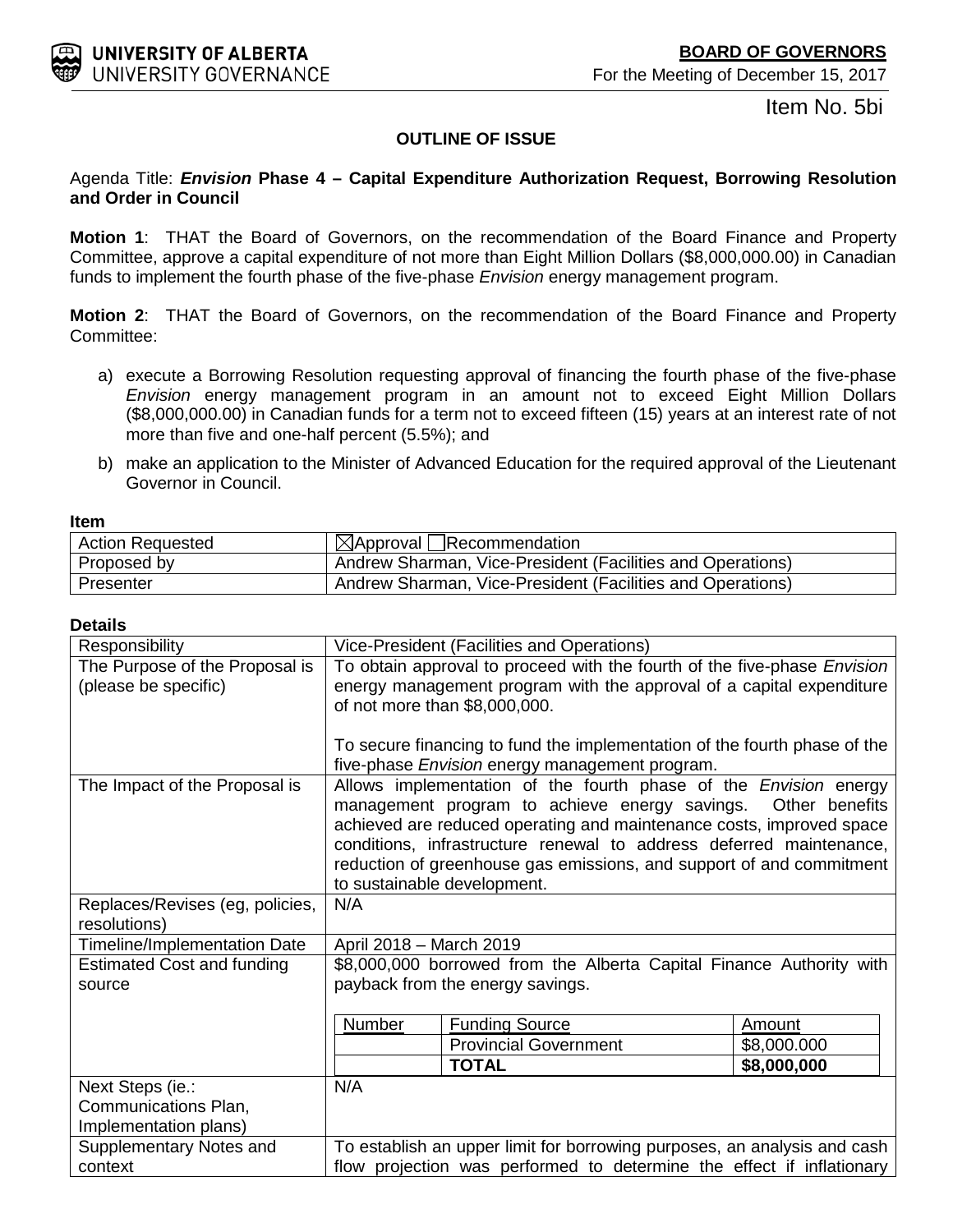

For the Meeting of December 15, 2017

# Item No. 5bi

| pressures caused interest rates to rise above the 5.5% used in the        |
|---------------------------------------------------------------------------|
| model, with concurrent inflation/escalation on the utility rates. The 15- |
| year amortization financial model can support interest rate increases up  |
| to 7% with 1.5% escalation in utility rates beyond 2020/2021.             |

# **Engagement and Routing** (Include meeting dates)

|                                | Those who have been <b>informed</b> :                            |
|--------------------------------|------------------------------------------------------------------|
| Participation:                 | <b>Intention: Build Awareness</b>                                |
| (parties who have seen the     | <b>Energy Management and Sustainable Operations</b>              |
| proposal and in what capacity) | <b>Utilities</b>                                                 |
|                                | <b>Operations and Maintenance</b>                                |
|                                | <b>Planning and Project Delivery</b>                             |
|                                | Those who have been consulted:                                   |
|                                | Intention: Build Knowledge/Build Commitment                      |
|                                | <b>Energy Management and Sustainable Operations</b>              |
|                                | <b>Utilities</b>                                                 |
|                                | Operations and Maintenance                                       |
|                                | <b>Project Planning and Delivery</b>                             |
|                                | Office of the Vice-President (Finance and Administration)        |
|                                | Those who are actively participating:                            |
|                                | Intention: Build Ownership/Build Responsibility                  |
|                                | <b>Energy Management and Sustainable Operations</b>              |
|                                | <b>Operations and Maintenance</b>                                |
|                                | Project Planning and Delivery                                    |
| Approval Route (Governance)    | President's Executive Committee - Operational - November 9, 2017 |
| (including meeting dates)      | Board Finance and Property Committee (recommendation) – November |
|                                | 28, 2017                                                         |
|                                | Board of Governors (approval) - December 15, 2017                |
| <b>Final Approver</b>          | Board of Governors - December 15, 2017                           |

# **Alignment/Compliance**

| Alignment with Guiding                  | <b>Institutional Strategic Plan - For the Public Good</b>                                                                               |
|-----------------------------------------|-----------------------------------------------------------------------------------------------------------------------------------------|
| <b>Documents</b>                        | Sustain our people, our work, and the environment by attracting and                                                                     |
|                                         | stewarding the resources we need to deliver excellence to the benefit of                                                                |
|                                         | all.                                                                                                                                    |
|                                         | 23. OBJECTIVE: Ensure that the University of Alberta's campuses,                                                                        |
|                                         | facilities, utility, and information technology infrastructure can continue to<br>meet the needs and strategic goals of the university. |
|                                         | Strategy: Secure and sustain funding to plan, operate,<br>i.                                                                            |
|                                         | expand, renew, and optimize the use of campus infrastructure                                                                            |
|                                         | to meet evolving teaching and research priorities.                                                                                      |
| Compliance with Legislation,            | <b>Post-secondary Learning Act (PSLA)</b>                                                                                               |
| Policy and/or Procedure                 |                                                                                                                                         |
| Relevant to the Proposal                | <b>Section 60(1)</b> The Board of a public post-secondary institution shall                                                             |
| (please guote legislation and           |                                                                                                                                         |
| include identifying section<br>numbers) | (a) manage and operate the public post-secondary institution in<br>accordance with its mandate.                                         |
|                                         | (b) develop, manage and operate, alone or in co-operation with any                                                                      |
|                                         | person or organization, programs, services and facilities for the                                                                       |
|                                         | educational or cultural advancement of the people of Alberta                                                                            |
|                                         |                                                                                                                                         |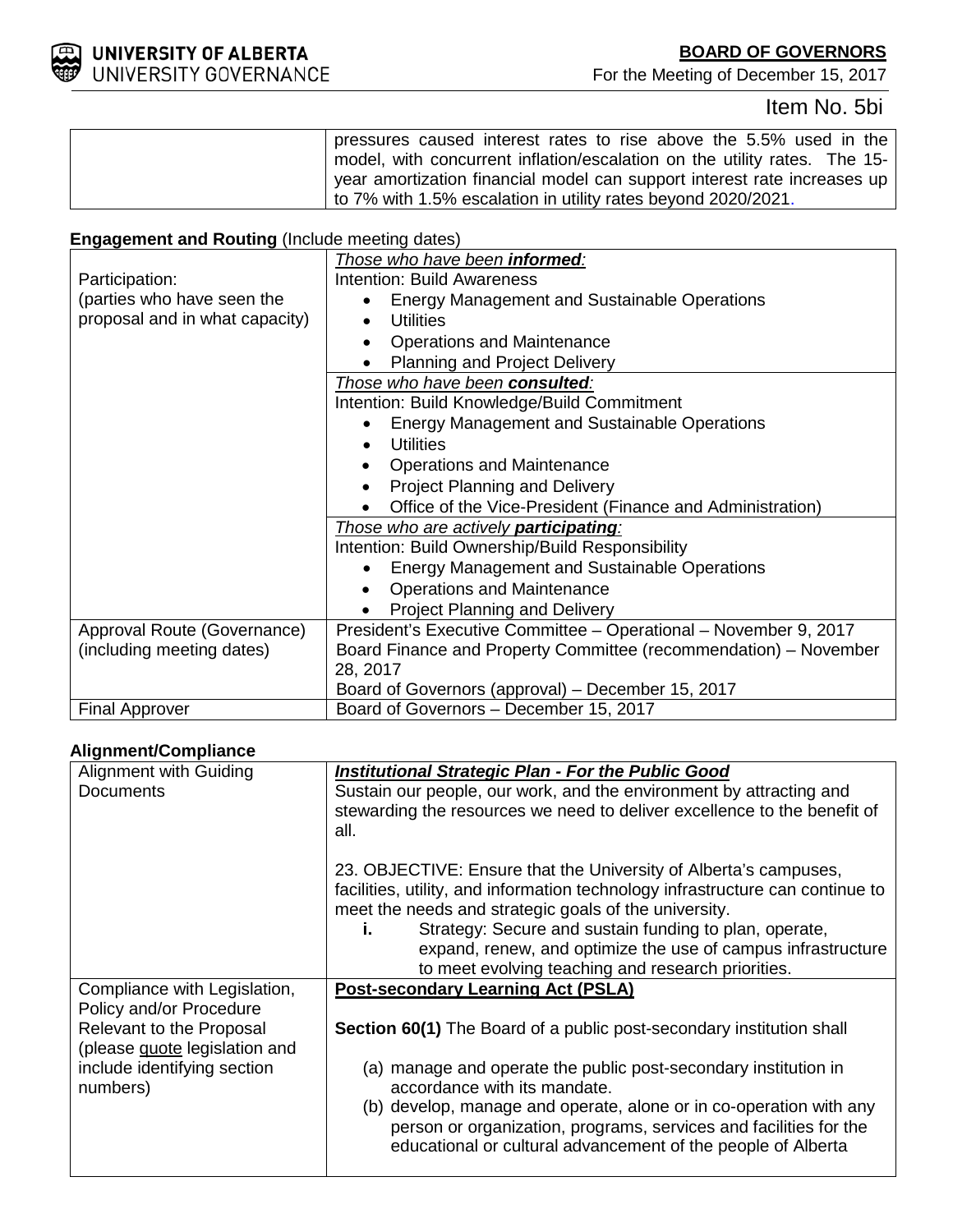**BOARD OF GOVERNORS**

For the Meeting of December 15, 2017



Item No. 5bi

| <b>Section 72 Borrowing</b>                                                                                                                                                                                                                                                                                                                                                                                                                                                                                                                                                                                                                                                                                                                                                                                                                                                                                                                                                                                                                                                                                         |
|---------------------------------------------------------------------------------------------------------------------------------------------------------------------------------------------------------------------------------------------------------------------------------------------------------------------------------------------------------------------------------------------------------------------------------------------------------------------------------------------------------------------------------------------------------------------------------------------------------------------------------------------------------------------------------------------------------------------------------------------------------------------------------------------------------------------------------------------------------------------------------------------------------------------------------------------------------------------------------------------------------------------------------------------------------------------------------------------------------------------|
| 72 (1) A board may borrow from any bank or treasury branch or from<br>any other person any sum of money required to meet the expenses of<br>the public post-secondary institution until the time the revenues for the<br>current year are available.<br>(2) Any borrowings made pursuant to subsection (1) must be repaid out<br>of and are a first charge on the revenues of the current year, and may<br>be secured by a promissory note or notes given on behalf of the board<br>in any manner the board may arrange.<br>(3) Subject to the approval of the Minister, a board may for the purposes<br>of the public post-secondary institution, as defined in section 73,<br>borrow by way of temporary loans from any bank or treasury branch or<br>from any other person any sums of money on any terms that the board<br>determines, by way of an overdraft or line of credit or by the pledging<br>as security for the temporary loans of notes, bonds, debentures or<br>other securities of the board pending the sale of them, or instead of<br>selling them, or in any other manner the board determines. |
| <b>Board Finance and Property Committee Terms of Reference:</b>                                                                                                                                                                                                                                                                                                                                                                                                                                                                                                                                                                                                                                                                                                                                                                                                                                                                                                                                                                                                                                                     |
| 3. MANDATE OF THE COMMITTEE<br>the Committee shall monitor, evaluate, advise and make decisions on<br>behalf of the Board with respect to all strategic and significant financial<br>and property matters and policies of the University. The Committee shall<br>also consider any other matter delegated to the Committee by the Board.<br>Without limiting the generality of the foregoing, the Committee shall:                                                                                                                                                                                                                                                                                                                                                                                                                                                                                                                                                                                                                                                                                                  |
| f) review, recommend to the Board or approve original Capital<br>Expenditure Authorization Requests (CEARs) or individual<br>Supplemental CEARs as determined by the Board-approved<br>University of Alberta Capital Expenditure Authorization Request<br>(CEAR) Policy;                                                                                                                                                                                                                                                                                                                                                                                                                                                                                                                                                                                                                                                                                                                                                                                                                                            |
| 4. LIMITATIONS ON DELEGATION BY THE BOARD<br>The general delegation of authority by the Board to the Committee shall<br>be limited as set out in this paragraph. Notwithstanding the general<br>delegation of authority to the Committee set out in paragraph 3, the<br>Board shall:                                                                                                                                                                                                                                                                                                                                                                                                                                                                                                                                                                                                                                                                                                                                                                                                                                |
| c) approve capital expenditures as determined by the Board-<br>approved University of Alberta Capital Expenditure Authorization<br>Request (CEAR) Policy;                                                                                                                                                                                                                                                                                                                                                                                                                                                                                                                                                                                                                                                                                                                                                                                                                                                                                                                                                           |

### Attachments:

1. Briefing note (1 page)

*Prepared by:*

Michael Versteege, P.Eng., Manager Energy Management & Sustainable Operations Email: mike.versteege@ualberta.ca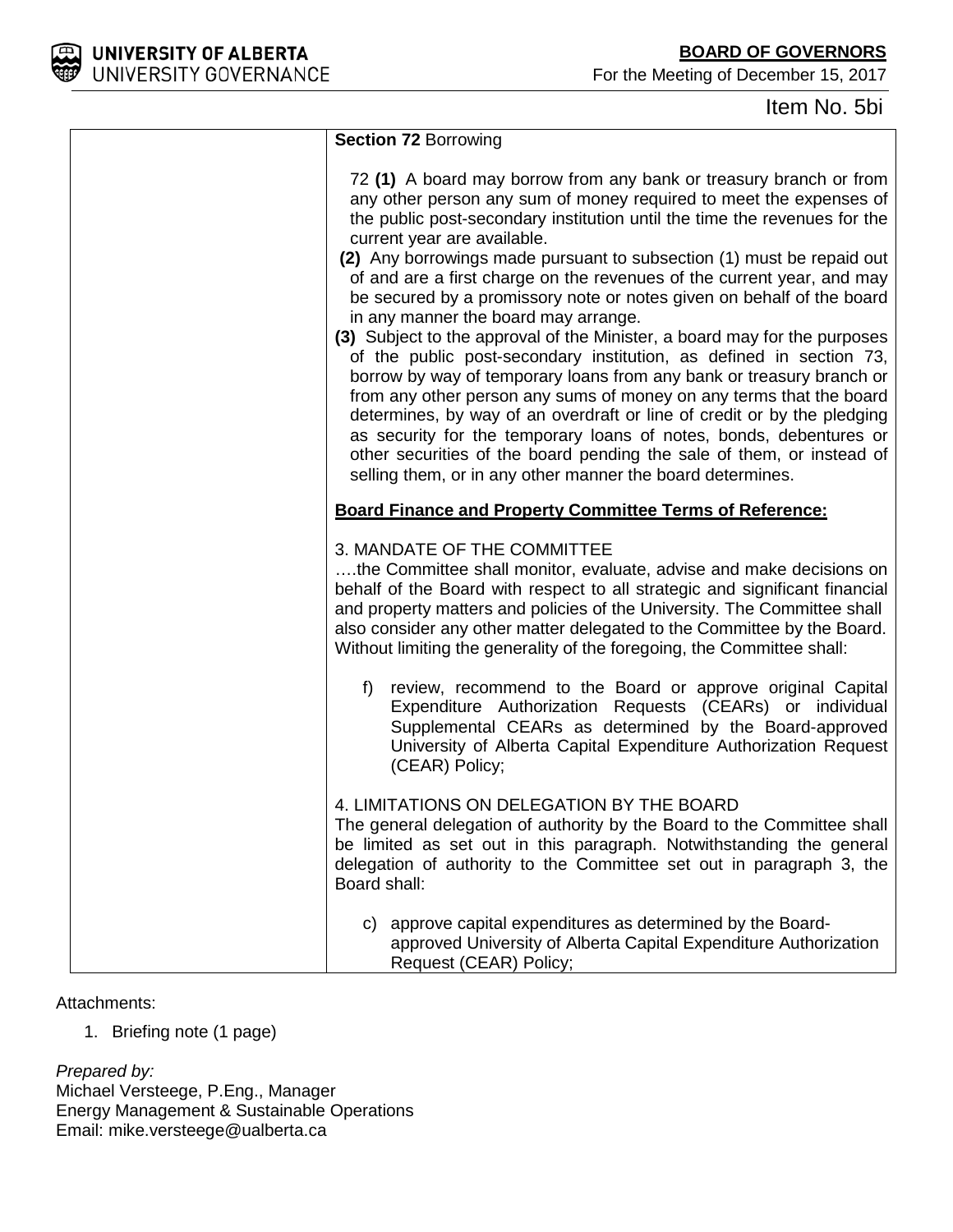

### **ENVISION Phase Four Borrowing: Capital Expenditure Authorization Request (CEAR) and Borrowing Resolution**

# **Background**

The University of Alberta has been a leader in energy management since the mid-1970s. Since its inception, the Energy Management Program has resulted in an accumulated cost avoidance of \$354,000,000 and reduced greenhouse gas emissions by 2.3 million tonnes.

In 2011, the Board of Governors approved the current energy management program, Envision. This \$35 million program exists in five phases and funded through borrowing from the Alberta Capital Finance Authority with repayment achieved through reduced utility costs. To date, the first three phases have been implemented at a cost of \$19,000,000.

Preliminary audits and feasibility studies for phases four and five have identified new technologies that have potential to provide significant energy savings for the institution. They are demand-based laboratory ventilation, occupancy-based space ventilation, and energy analytics. Annual savings at the completion of the five-phase program is estimated to be in the order of \$4,300,000 and CO2 emission reductions are anticipated to be in the order of 35,000 tonnes.

Continued implementation of the Envision program, these new technologies and opportunities are warranted to keep our energy bill as low as cost effectively feasible. Other benefits are reduced operating and maintenance costs, improved space conditions, infrastructure renewal to address deferred maintenance, reduced demand on utility plants and distribution infrastructure, and significant environmental benefits. Implementation of the Envision program further demonstrates UAlberta's on-going actions and commitment to sustainability. Actions taken to improve energy efficiency aligns with the strategic direction and contribute to city-wide, regional, provincial and national efforts to reduce the impact of greenhouse gas emissions on the global climate.

# **The Project**

The Energy Management and Sustainable Operations is preparing to launch phase four of the Envision program. This phase will focus primarily on north campus on projects such as LED retrofits, domestic water upgrades, mechanical system upgrades, fume hood optimization, and implementation of energy usage analysis.

The estimated cost for implementation of phase four of the Envision program is projected to be \$8,000,000. Average annual energy savings from this implementation over the 15-year period is estimated in the order of \$1,020,035. Based on UAlberta Utilities' forecasts to 2020/21 and a 1.5% escalation thereafter, payback of this phase of the program will occur within a 15-year amortization period. As in the previous energy management programs, it is proposed that these projects be financed through borrowing from the Alberta Capital Finance Authority over a 15 year amortization period. Both the Capital Expenditure Authorization Request and request for borrowing require approval of the Board of Governors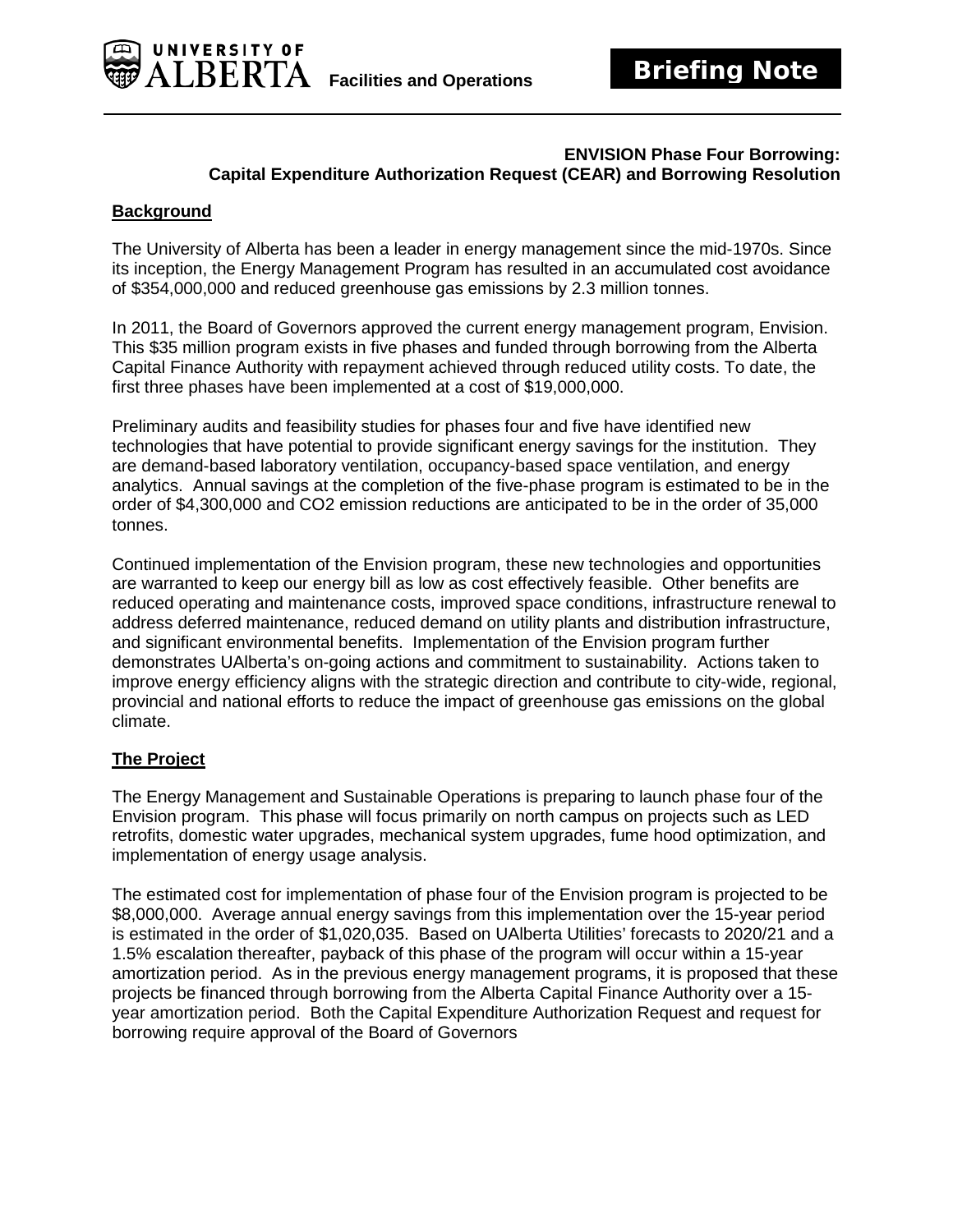| <b>Approval Level</b>                                         | <b>Original CEAR or individual</b><br><b>Supplemental CEAR Approval</b> | <b>Aggregate Total CEAR and</b><br><b>Supplemental CEARs</b><br><b>Approval</b> |
|---------------------------------------------------------------|-------------------------------------------------------------------------|---------------------------------------------------------------------------------|
|                                                               | Up to and including:                                                    | Up to and including:                                                            |
| <b>Facilities and Operations</b><br><b>Directors</b>          | \$500,000                                                               | \$750,000                                                                       |
| <b>Facilities and Operations</b><br>Associate Vice-Presidents | \$1,000,000                                                             | \$2,000,000                                                                     |
| Vice-President<br>(Facilities and Operations)                 | \$2,000,000                                                             | \$4,000,000                                                                     |
| <b>BFPC</b>                                                   | \$7,000,000                                                             | \$14,000,000                                                                    |
| BG                                                            | Over \$7,000,000                                                        | Over \$14,000,000                                                               |

# **Recommendation**

The Board Finance Property Committee recommend that the Board of Governors continue to support the *Envison* program by requesting authority to borrow \$8,000,000 from the Alberta Capital Finance Authority and approve the CEAR.

Prepared by: Mike Kohlenberg Associate Vice-President, Utilities Facilities and Operations [mike.kohlenberg@ualberta.ca](mailto:mike.kohlenberg@ualberta.ca)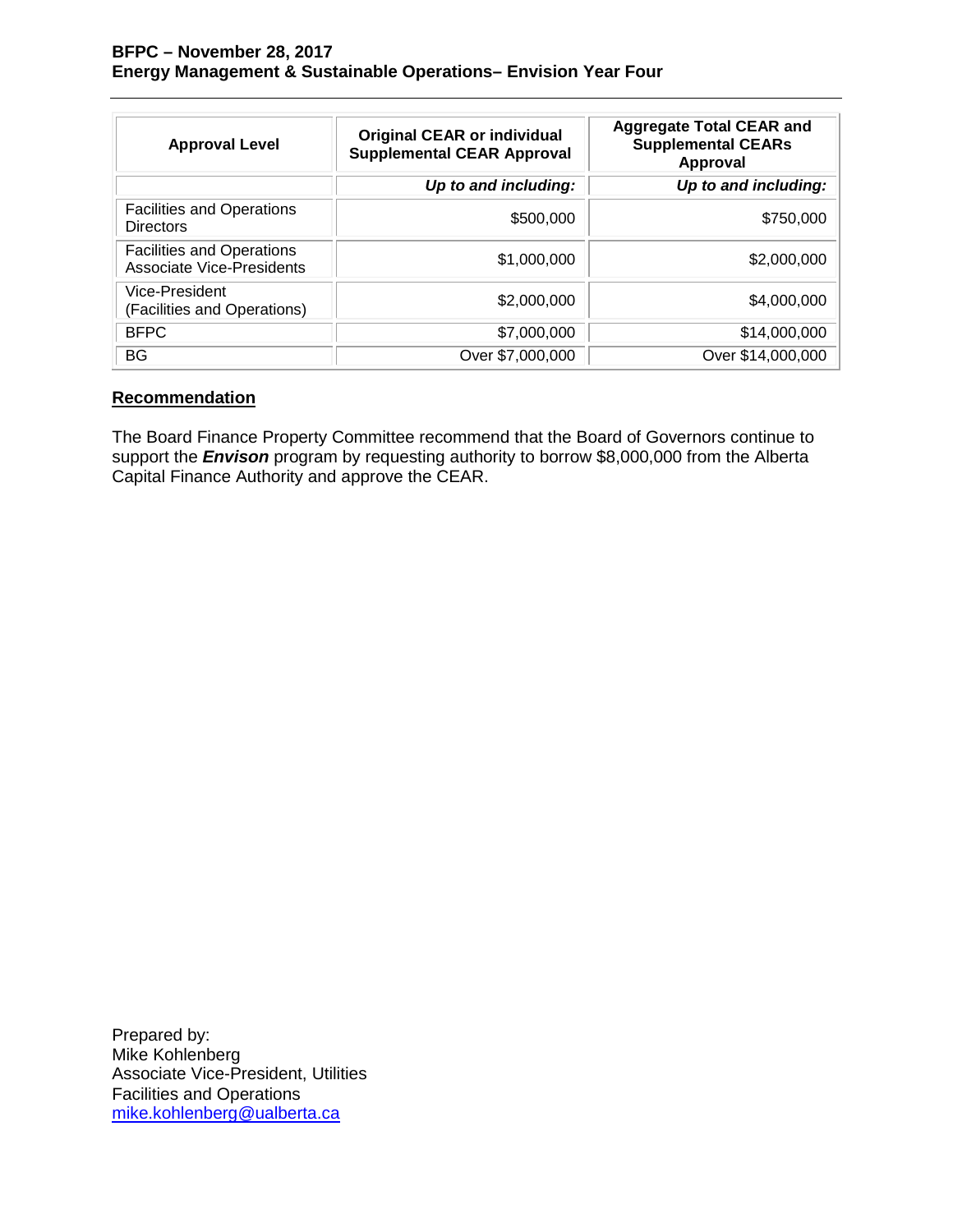For the Meeting of December 15, 2017

Item No. 6a

# **OUTLINE OF ISSUE Action Item**

# <span id="page-6-0"></span>Agenda Title: **Principles to Guide the Board of Governors' Working Group**

**Motion**: THAT the Board of Governors, on the recommendation of Board Chair, Michael Phair, approve a set of principles to guide the work of the Board of Governors' Working Group, as set forth in Attachment 1.

| <b>Item</b>             |                                                                                                  |
|-------------------------|--------------------------------------------------------------------------------------------------|
| <b>Action Requested</b> | $\boxtimes$ Approval Recommendation                                                              |
| Proposed by             | Michael Phair, Chair, Board of Governors                                                         |
| Presenter               | Michael Phair, Chair, Board of Governors; Marion Haggarty-France,<br><b>University Secretary</b> |

### **Details**

| Responsibility                        | <b>University Governance</b>                                                                                                                                                                                                                                                                                                                                                                                                                                                                                                                                                                          |
|---------------------------------------|-------------------------------------------------------------------------------------------------------------------------------------------------------------------------------------------------------------------------------------------------------------------------------------------------------------------------------------------------------------------------------------------------------------------------------------------------------------------------------------------------------------------------------------------------------------------------------------------------------|
| The Purpose of the Proposal is        | To present for Board approval the principles that will guide the work of                                                                                                                                                                                                                                                                                                                                                                                                                                                                                                                              |
| (please be specific)                  | the Board of Governors' Working Group.                                                                                                                                                                                                                                                                                                                                                                                                                                                                                                                                                                |
| The Impact of the Proposal is         | Continued progress toward goals established at the 2017 Board Retreat                                                                                                                                                                                                                                                                                                                                                                                                                                                                                                                                 |
| Replaces/Revises                      | n/a                                                                                                                                                                                                                                                                                                                                                                                                                                                                                                                                                                                                   |
| <b>Timeline/Implementation Date</b>   | n/a                                                                                                                                                                                                                                                                                                                                                                                                                                                                                                                                                                                                   |
| <b>Estimated Cost /funding source</b> | n/a                                                                                                                                                                                                                                                                                                                                                                                                                                                                                                                                                                                                   |
| <b>Next Steps</b>                     | The Board of Governors' Working Group (BWG) will continue to meet on<br>a regular basis to fulfill its mandate and will provide regular updates to<br>the Board regarding its progress.                                                                                                                                                                                                                                                                                                                                                                                                               |
|                                       | Final report and recommendations will be submitted to the Board on or<br>before June 15, 2018.                                                                                                                                                                                                                                                                                                                                                                                                                                                                                                        |
| Supplementary Notes and<br>context    | The August 2017 Board of Governors held a strategic retreat with the<br>following objectives:                                                                                                                                                                                                                                                                                                                                                                                                                                                                                                         |
|                                       | To solidify the Board of Governors' commitment to dimensional<br>$\bullet$<br>governance that ensures the Board and all committees are doing the<br>right work to guide the University and to support the ambitions of For<br>the Public Good.<br>To understand and explore the challenges and opportunities inherent<br>$\bullet$<br>in the context in which the University is currently conducting its work.<br>To clarify how individual governors can make the greatest<br>$\bullet$<br>contribution to the institutional strategic plan.<br>To define next steps in moving forward.<br>$\bullet$ |
|                                       | At the retreat, the Board Chair committed to the formation of a Board<br>Working Group to engage in a review of the Board of Governors<br>processes, structure and role in providing strategic oversight, insight and<br>foresight with a goal of governance excellence in support of the<br>university's institutional strategic plan.                                                                                                                                                                                                                                                               |

# **Engagement and Routing** (Include meeting dates)

| ∽<br>Participation. | Those who have been informed: |
|---------------------|-------------------------------|
|                     |                               |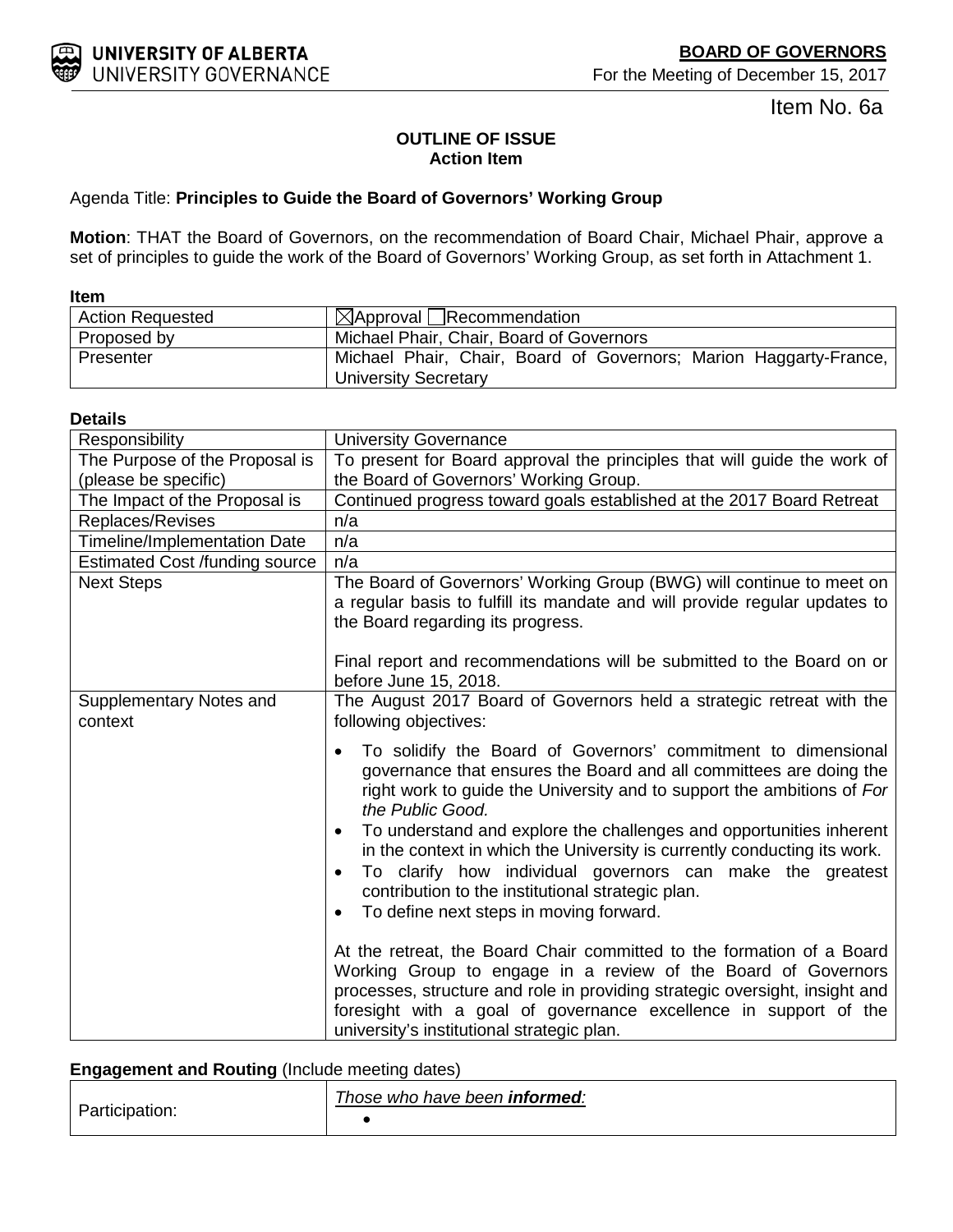**BOARD OF GOVERNORS**

For the Meeting of December 15, 2017



Item No. 6a

| (parties who have seen the<br>proposal and in what capacity)                                                                                       | Those who have been consulted:<br>David Turpin, President and Vice-Chancellor<br>$\bullet$                                                                                                                                                                                                                |
|----------------------------------------------------------------------------------------------------------------------------------------------------|-----------------------------------------------------------------------------------------------------------------------------------------------------------------------------------------------------------------------------------------------------------------------------------------------------------|
| <for further="" information="" see<br="">the link posted on<br/>the Governance Toolkit section<br/><b>Student Participation Protocol&gt;</b></for> | Those who are actively <b>participating</b> :<br>Michael Phair, Chair, Board of Governors<br>$\bullet$<br>Members, Board of Governors' Working Group<br>$\bullet$<br>Marion Haggarty-France, University Secretary<br>$\bullet$<br>Juli Zinken, Board Secretary and Manager of Board Services<br>$\bullet$ |
| Approval Route (Governance)                                                                                                                        | Board of Governors, December 15, 2017 – for approval                                                                                                                                                                                                                                                      |
| <b>Final Approver</b>                                                                                                                              | <b>Board of Governors</b>                                                                                                                                                                                                                                                                                 |

# **Alignment/Compliance**

| Alignment with Guiding<br><b>Documents</b>                                                                                                                      | Institutional Strategic Plan - For the Public Good:<br>SUSTAIN: Sustain our people, our work, and the environment by<br>attracting and stewarding the resources we need to deliver excellence to<br>the benefit of all Albertans.               |
|-----------------------------------------------------------------------------------------------------------------------------------------------------------------|-------------------------------------------------------------------------------------------------------------------------------------------------------------------------------------------------------------------------------------------------|
|                                                                                                                                                                 | 21. Encourage continuous improvement in administrative, governance,<br>planning and stewardship systems, procedures, and policies that enable<br>students, faculty, staff, and the institution as a whole to achieve shared<br>strategic goals. |
| Compliance with Legislation,<br>Policy and/or Procedure<br>Relevant to the Proposal<br>(please guote legislation and<br>include identifying section<br>numbers) | The Alberta<br>Public<br>(APAGA)<br>Agencies Governance<br>Act<br>$\bullet$<br>promotes transparency, accountability, and good governance for the<br>province's nearly 250 agencies, boards and commissions.                                    |

# Attachments:

1. Principles to Guide the Board of Governors' Working Group (4 pages) - REVISED

*Prepared by:* Juli Zinken, Board Secretary and Manager of Board Services, *juli.zinken@ualberta.ca*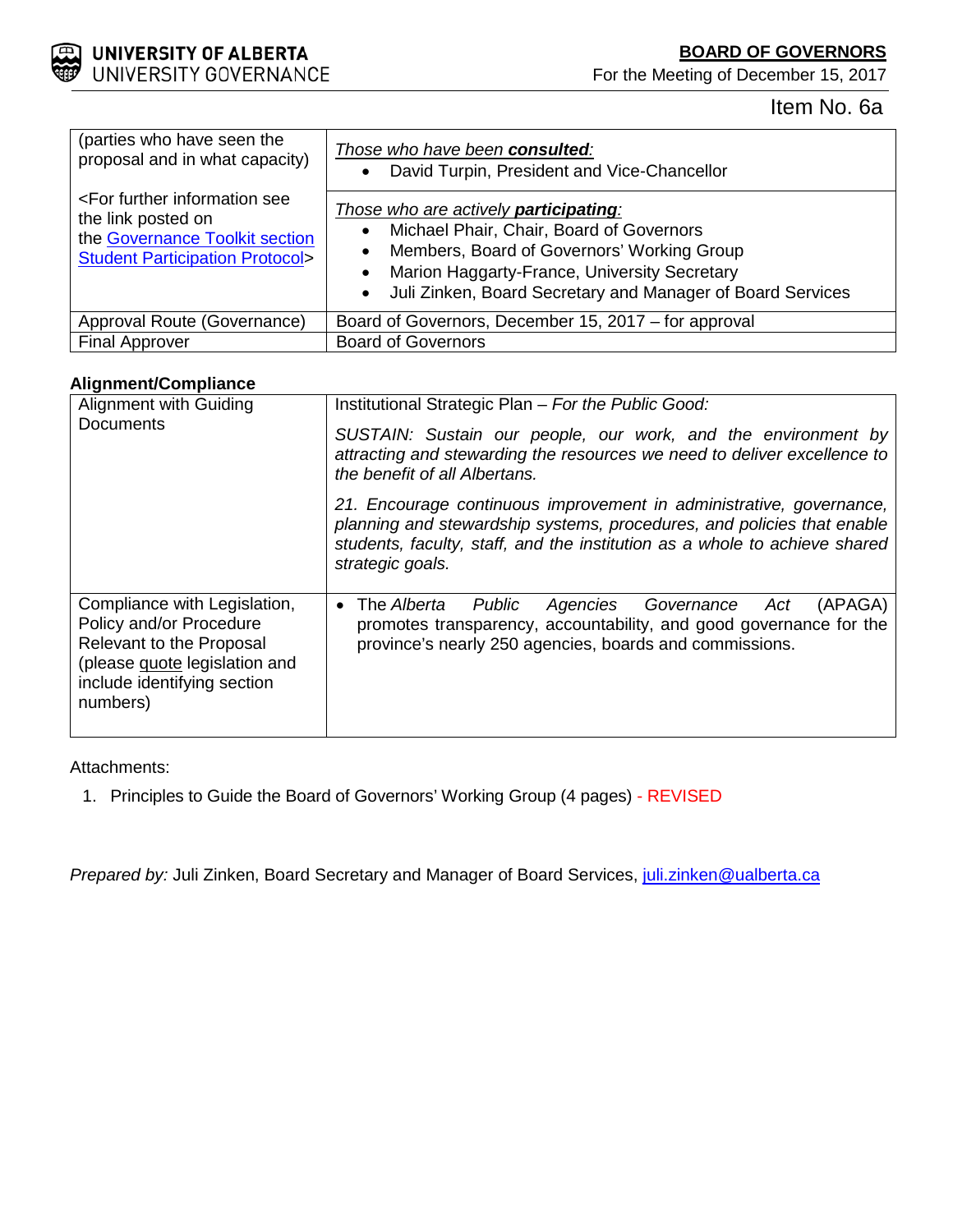

### **1. 2017 Board Retreat – moving from recommendations to action**

The Board Strategic Retreat in August resulted in a report that identified an opportunity to "reboot the mandate of the Board so that it can operate at a more strategic level". Retreat report excerpts include:

*The Board can be involved earlier in decision-making at a higher level, and actively support the strategic plan of the University by listening, collecting, collaborating and advising – not debating management level details. The new class of Governors seems to agree, seeing this as an opportunity to make a difference in the University community, help steer the institution into new possible directions and provide input throughout the decision-making process, rather than feeling obliged to act as a "rubber stamp" for decisions that come before them.*

*A productive and supportive Board, working at the appropriate strategic level, will define governance excellence in terms of its ability to align with the intended outcomes of the strategic plan, while upholding a high standard of procedural rigour and efficacy consistent with the stature of the university and its reputation.*

At the retreat, Board members worked together to define governance excellence and the corresponding support and process changes required to allow them to activate that excellence:

- o *Collective Role Clarity – As Governors, you need to know precisely what your specific role is and what is specifically expected of you in your Board duties.*
- o *Esprit de Corps – Effective Governors have a trust and confidence in each other and endeavor to create a positive Board culture.*
- o *Agreed-upon Principles and Values – Governors have a set of principles and values that guide decision-making and discussion, are reflective of the current institutional context, and allow the Board and Administration to operate at their respectively appropriate levels.*
- o *Being Properly Deployed – Governors have value as individuals and as a group that can actively support the institutional strategic plan. Governors have talents to tap into.*
- o *Being Constructive Critics – Governors can and should provide ongoing constructive feedback to Administration.*
- o *A Measurement Focus – Governors must insist on connecting institutional strategic initiatives with measureable, assessable outcomes.*
- o *Contributors, Not Just Approvers – Governors do not simply approve decisions brought forward by Administration – governance excellence means engaging and discussing issues, planting seeds for future discussions and being made an active part of issue conversations as they unfold.*
- o *Transcending Constituencies – Representing a consistency [sic] may provide a Governor (and the Board as a whole) with a particular lens, but decision-making at the Board must occur for the good of the entire institution, not a specific constituency.*
- o *Community Conduit – Governors are ambassadors within the University, to stakeholders and to the community-at-large that can explain University decisions and listen to feedback that will inform future Board discussions.*
- o *Forward-Looking Considerations – As a Board, Governors must consider how the impact of contemporary decisions will resonate for future Boards, whether to avoid unintended consequences or ensure that future trends are being taken into account.*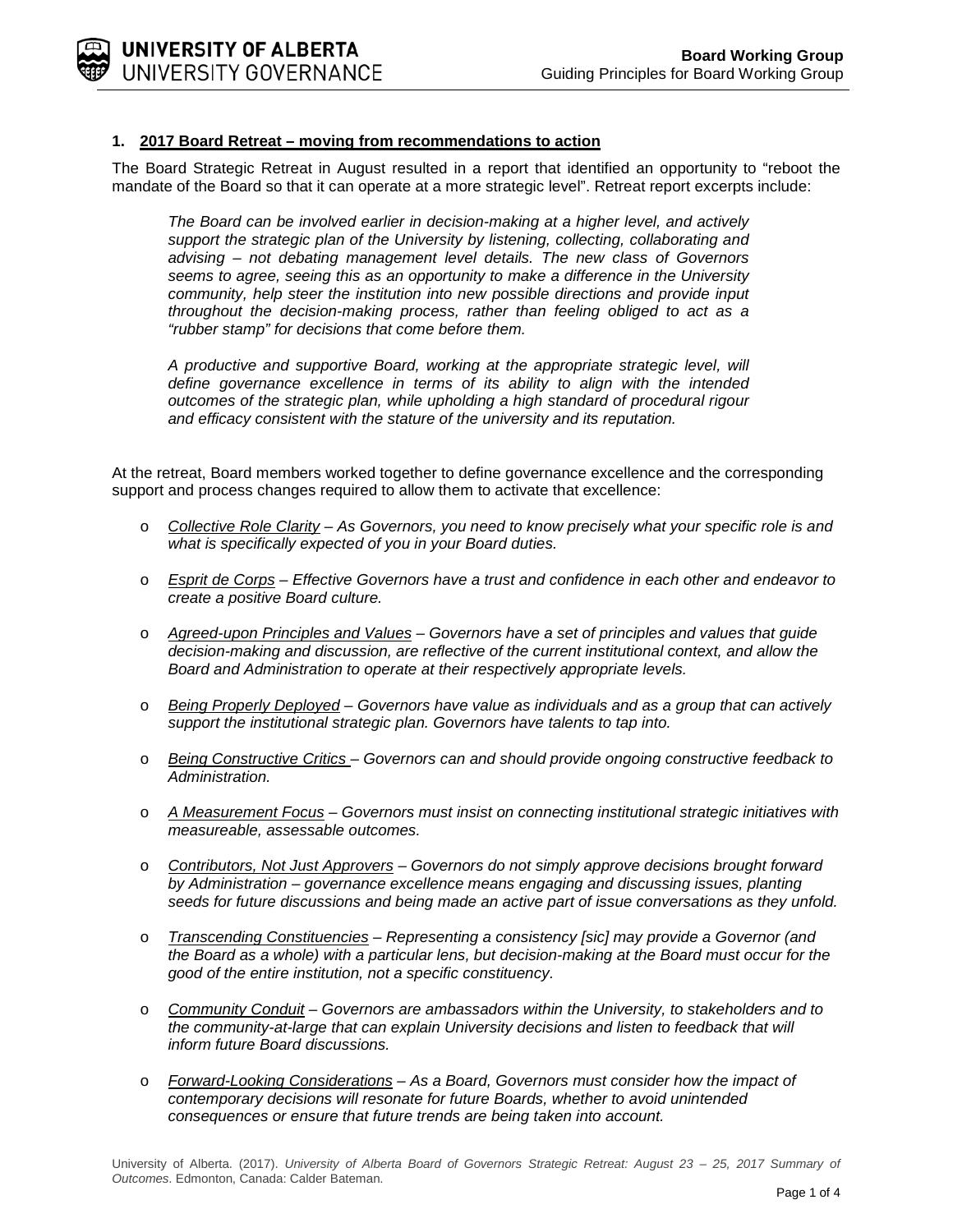Governance support and process changes:

- *Alignment with Principles and Values – Support for the Board must align with the operating principles and values they have set for decision-making, especially when setting agendas and developing material.*
- *Succinct Materials – For Governors to engage, they need digestible materials that allow them to be informed quickly and effectively. Consider the regular use of a consent agenda to allow for focused discussion only on topics that require it.*
- *Summarizing Major Topics – Governors need the option to make informed decisions and engage in conversation productively without reading every full report put to the Board. Executive summaries and detailed Outline of Issue forms can make this process easy.*
- *Decision-Making Clarity – On any given decision, Governors need to understand the decision that is being asked of them, its purpose and its potential impact.*
- *Orientation and Integration – New Governors need to be brought into the fold understanding how to participate in governance excellence, how to integrate into the Board culture, to understand relevant content and how University Governance will support them as a member. This is particularly important for short-term Governors.*
- *Governance Review – Develop a working group to engage in a governance review.*
- *Open-Ended Discussions – Define dedicated time to talk about specific relevant issues ahead of decision-making meetings.*
- *Revamp Committee Work – Consider streamlining committees, developing refreshed Terms of Reference for committees, add Governors according to what they can bring to the committee, provide a robust committee chair orientation program and make better use of committee chairs in the governing process.*

#### **2. Board-approved Goals and Outcomes (from October 20 Board meeting)**

At its October 20, 2017 meeting, the Board approved the formation of a Board Working Group as well as its goals and outcomes.

Goals and outcomes:

- Rebalance Board work between required oversight, insight, and foresight
	- o define the essential roles of the Board as set-forth in legislation
	- o reevaluate the role/mandate and responsibilities of Board committees
	- o investigate other options for Board approval/authorizations
- Examine Board members' role, obligations, and fiduciary responsibilities
- Work with Administration regarding the strategic details:
	- o reimagined Outline of Issue / coversheet
	- o discussion items at Board and committee meetings
	- o providing adequate time (background/resources) for strategic conversations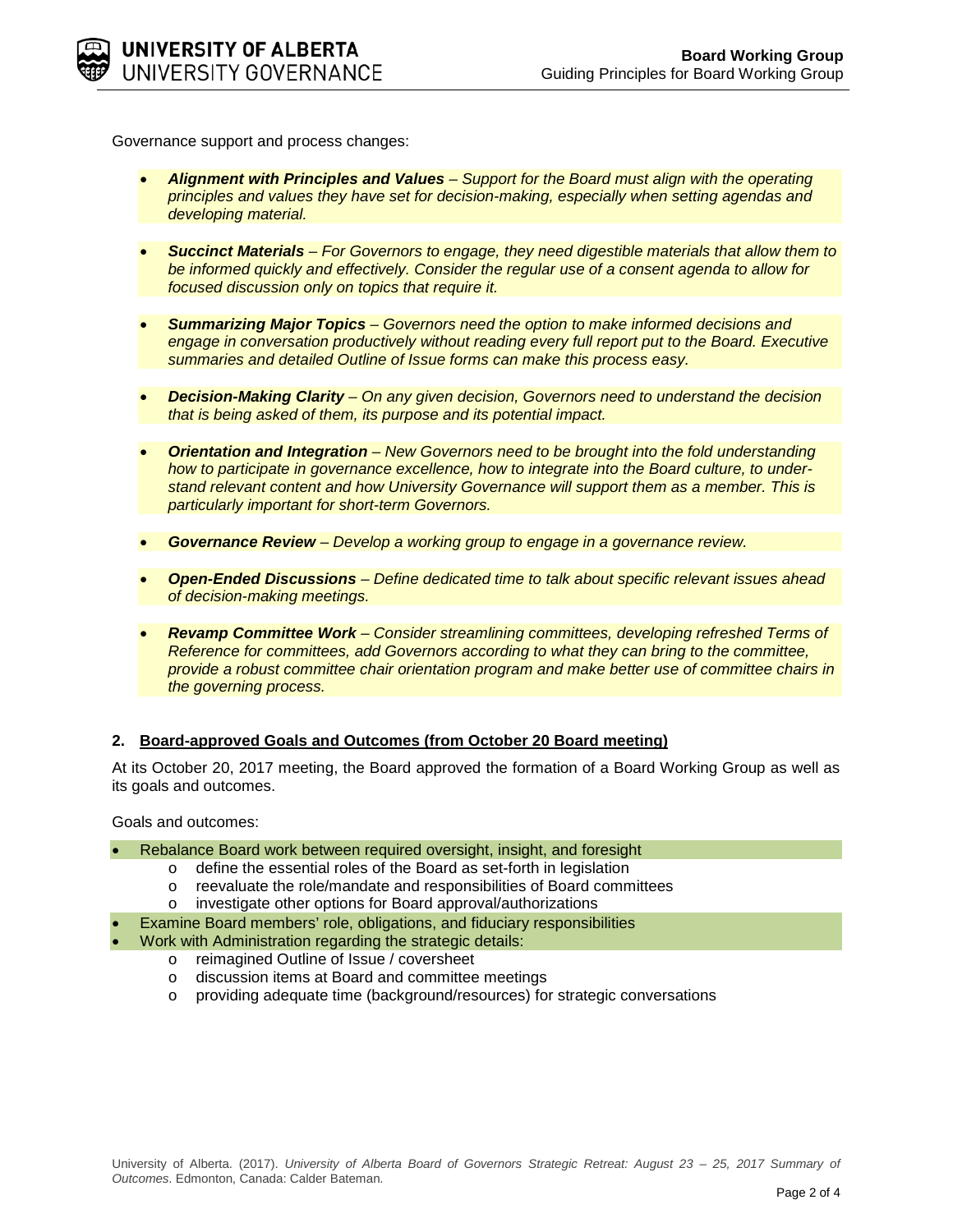#### **3. Merging Retreat outcomes & next steps**

These goals and outcomes combine with the recommendations from the Board Retreat as follows:

- **a) Rebalance Board work between required oversight, insight, and foresight** *Lead: Board Chair with Board Working Group (based on Board Retreat outcomes)*
- *Governance Review – Develop a working group to engage in a governance review.*
- *Open-Ended Discussions – Define dedicated time to talk about specific relevant issues ahead of decision-making meetings.*
	- o *Contributors, Not Just Approvers – Governors do not simply approve decisions brought forward by Administration – governance excellence means engaging and discussing issues, planting seeds for future discussions and being made an active part of issue conversations as they unfold.*
- *Revamp Committee Work – Consider streamlining committees, developing refreshed Terms of Reference for committees, add Governors according to what they can bring to the committee, provide a robust committee chair orientation program and make better use of committee chairs in the governing process.*
	- o *Being Properly Deployed – Governors have value as individuals and as a group that can actively support the institutional strategic plan. Governors have talents to tap into.*
- **b) Examine Board members' role, obligations, and fiduciary responsibilities** *Lead: University Governance with Board Working Group (based on Board Retreat outcomes)*
- *Orientation and Integration – New Governors need to be brought into the fold understanding how to*  participate in governance excellence, how to integrate into the Board culture, to under-stand relevant *content and how University Governance will support them as a member. This is particularly important for short-term Governors.*
	- o *Collective Role Clarity – As Governors, you need to know precisely what your specific role is and what is specifically expected of you in your Board duties.*
	- o *Esprit de Corps – Effective Governors have a trust and confidence in each other and endeavor to create a positive Board culture.*
	- o *Agreed-upon Principles and Values – Governors have a set of principles and values that guide decision-making and discussion, are reflective of the current institutional context, and allow the Board and Administration to operate at their respectively appropriate levels.*
	- o *Transcending Constituencies – Representing a consistency may provide a Governor (and the Board as a whole) with a particular lens, but decision-making at the Board must occur for the good of the entire institution, not a specific constituency.*
	- o *Community Conduit – Governors are ambassadors within the University, to stakeholders and*  to the community-at-large that can explain University decisions and listen to feedback that will *inform future Board discussions.*